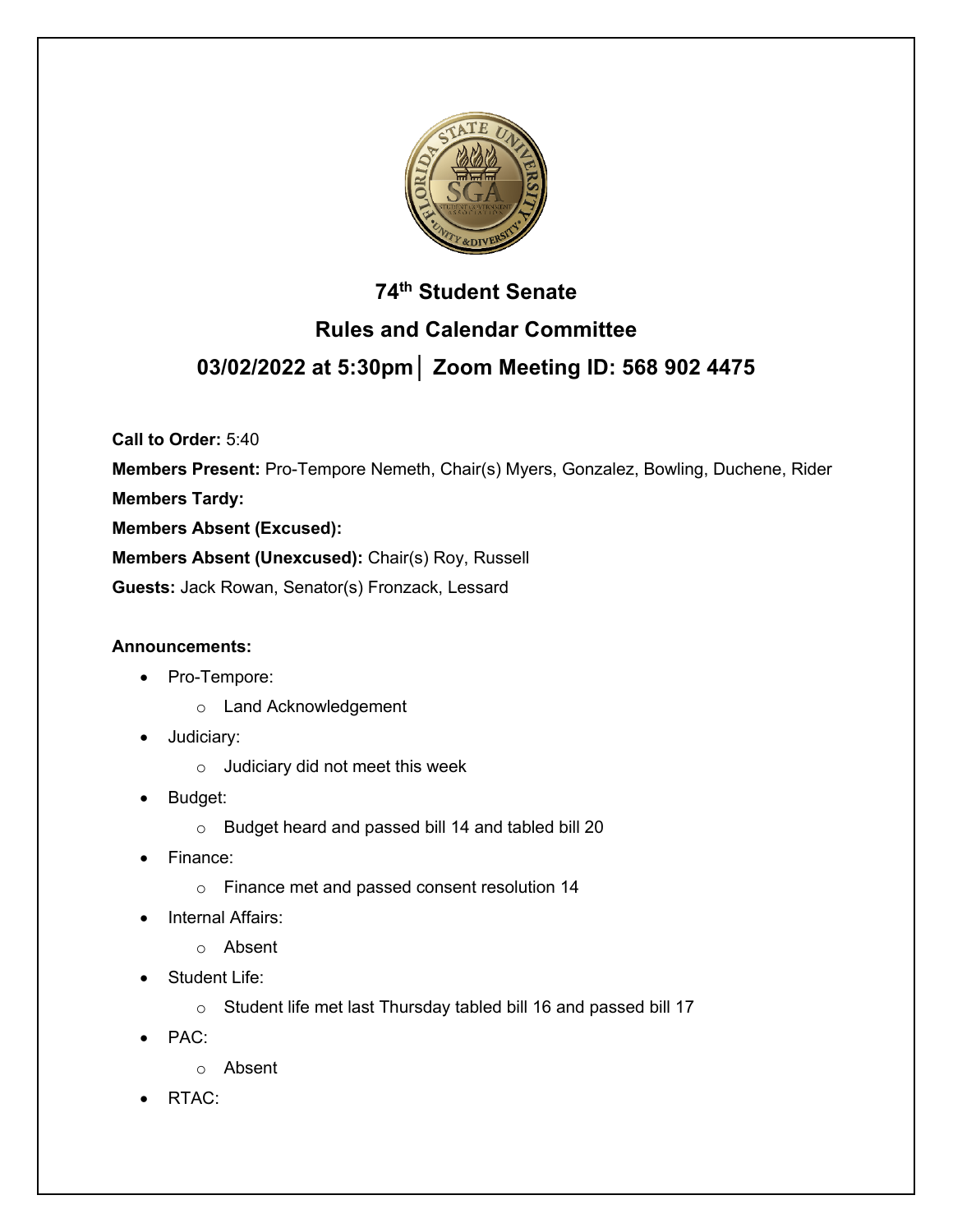o RTAC did not meet

### **Committee Business:**

- Resolution 9 Sponsored by Senator Roy (P): Rules of Procedure Changes regarding masks and Zoom cameras.
- Resolution 14 Sponsored by Senator Lessard (P) Russell (Co): Proposed changes to Rule 13 regarding excused and unexcused absences, what is considered an excused absence, and changes to the allotted numbers of absences a Senator is given.
- Resolution 17 Sponsored by Senator Duchêne & Senator Pfeuffer-Ferguson (P) Bettley, Diaz, Gonzalez, Little, Myers, Rivers, Russell, Wang (Co): Condemning the passage of the Florida Legislature's "Don't Say Gay" bill, and reaffirming our support for the LGBTQ+ community.
- Resolution 18 Sponsored by Senator Murray & Senator Suarez (P) Wells (Co): To give an option for Statements of Dissent to be read aloud during Student Senate meetings.

## **Old Business:**

- Resolution 9 Sponsored by Senator Roy (P): Rules of Procedure Changes regarding masks and Zoom cameras.
	- o **TABLED**
- Resolution 14 Sponsored by Senator Lessard (P) Russell (Co): Proposed changes to Rule 13 regarding excused and unexcused absences, what is considered an excused
	- o Opening Statement
		- Lessard: This resolution is straightforward. I am amending to make excused absence a half absence instead of a whole absence. We have students in performing arts that cannot skip their events. I have also changed the amount of allocated absences to 5.
	- o Techniclal Non-Debatable Questions
		- § Gonzalez: Just to be clear this reduced the amount of absences to 5?
			- Lessard: Yes this would reduce the absence to 5, but it would also give a senator more leeway with excused absences. I would be friendly to an amendment to lower absences.
		- § **Gonzalez moves to enter round-table; Meyers seconds**
	- o Round-Table Discussion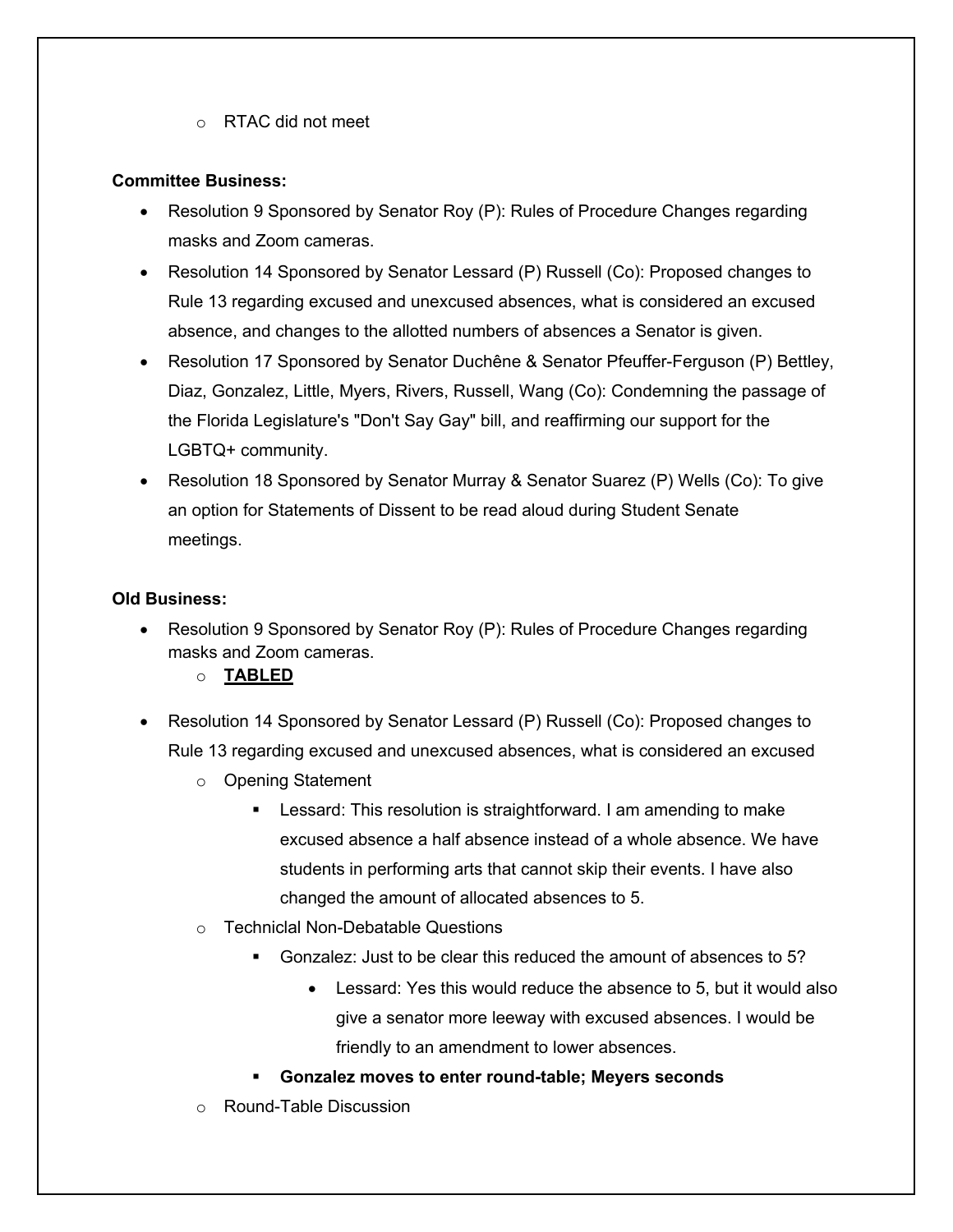- § Gonzalez: I do not like the work excuse because you can choose to not schedule your shift certain days
- § DuChene: I have stressed the entire year about absences. I should have a great deal of absences due to my required major.
- Meyers: I agree but I hesitate to make a blanket statement about occupations.
- Lessard: My work requires a 6 week notice about scheduling availability. I included the work clause because it affected me.
- § Gonzalez: I understand what the judiciary chair is saying in this case. The chair has discretion to enter an excused absence and I think this could be abused.
- Bowling: I would like to have this in writing just for certain cases.
- § Myers: This can be an individual case, I am not sure how this can be in writing. This is more of a matter that should be handled individually.
- § **Myers moves to strike 13.8 section 8**
	- Sponsor finds it friendly, no objections
- § **DuChene moves to add Fronzak as a primary sponsor**
	- Sponsor finds it friendly, no objections
- § **Myers moves to call to question; Gonzalez seconds**
- o Closing
	- Lessard: thank you for your input and tome on this resolution. I appreciate the input on the resolution and 13.8 clause 8. Thank you for being so accommodating.
- o Vote
	- Yes: 5 [Myers, Gonzalez, Bowling, Duchene, Rider]
	- $No<sub>0</sub>$
	- § Abstain: 0
	- § **RESULT: RESOLUTION 14 PASS**

## **New Business:**

• Resolution 17 Sponsored by Senator Duchêne & Senator Pfeuffer-Ferguson (P) Bettley, Diaz, Gonzalez, Little, Myers, Rivers, Russell, Wang (Co): Condemning the passage of the Florida Legislature's "Don't Say Gay" bill, and reaffirming our support for the LGBTQ+ community.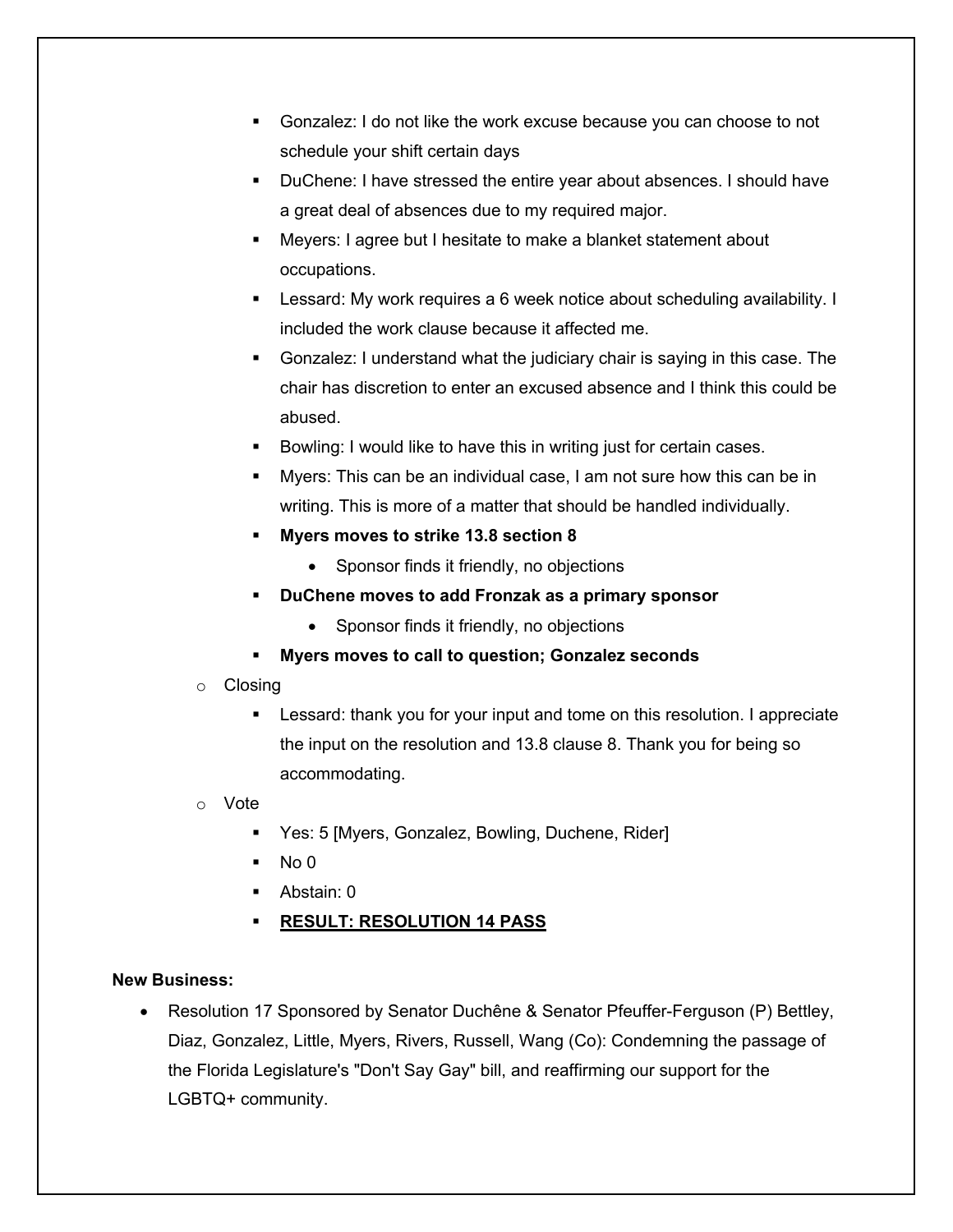- o Opening Statement
	- DuChene: Hi everyone, this resolution condemns the passage of any bill that seeks to ban the discussion of sexual orientation. This was passed in student life and affirms support for LGBTQ+ groups on FSU. I spoke to the Pride Director and she was on board. The use of strong language is appropriate.
- o Techniclal Non-Debatable Questions
	- § **Gonzalez moves to enter round-table; Myers seconds**
- o Round-Table Discussion
	- § **Gonzalez moves to amend and add "Therefore" before the "be it resolved" clause.**
		- Myers seconds, sponsor finds it friendly, it passes
	- § **Gonzalez moves to call to question; Myers seconds**
- o Closing
	- DuChene: Waived
- o Vote
	- Yes: 5 [Myers, Gonzalez, Bowling, Duchene, Rider]
	- $\blacksquare$  No 0
	- Abstain: 0
	- § **RESULT: RESOLUTION 9 PASSES**
- Resolution 18 Sponsored by Senator Murray & Senator Suarez (P) Wells (Co): To give an option for Statements of Dissent to be read aloud during Student Senate meetings.
	- o **TABLED**

#### **Unfinished Business:**

- Resolution 9 Sponsored by Senator Roy (P): Rules of Procedure Changes regarding masks and Zoom cameras.
- Resolution 18 Sponsored by Senator Murray & Senator Suarez (P) Wells (Co): To give an option for Statements of Dissent to be read aloud during Student Senate meetings.

#### **Closing Announcements:**